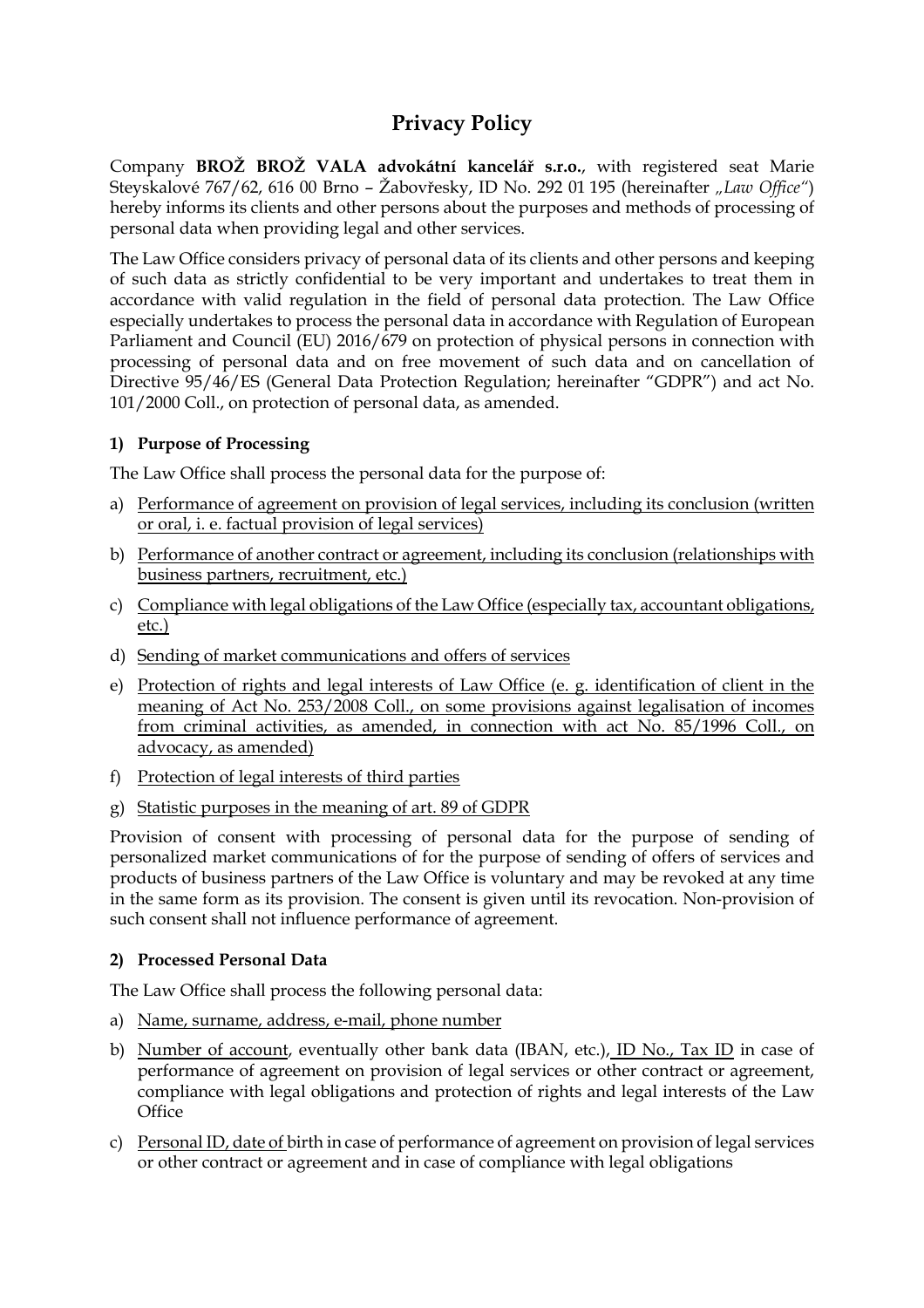d) Any other information concerning client of third persons (e. g. data concerning decisions in criminal cases, data on racial or ethnic origin, political views, religion or philosophical beliefs, membership in trade union, data concerning medical state, etc.) in case of necessity for the purpose of provision of legal or other services or for the purpose of protection of legal interest of third persons.

Personal data shall be processed by the Law Office manually.

# **3) Retention of Personal Data**

The personal data shall be processed and retained only for the period, for which it is necessary for the purposes of their processing, or for the period, for which the Law Office is obliged to keep them according to legal regulation, or for which the consent was provided to the Law Office.

The Law Office shall retain personal data in the extent of name, surname, date of birth, ID No. for the purpose of avoidance of conflict of interests for indefinite period of time.

After termination of the above-mentioned period the personal data shall be treated according to valid legal regulation, especially act No. 85/1996 Coll., on Advocacy, as amended, act No. 499/2004 Coll., on Archiving and Records Management and change of some regulation, as amended, and GDPR.

# **4) Recipients of Personal Data**

The Law Office shall make the personal data of subjects of such data that it shall process accessible only to its shareholders, entitled employees and cooperating lawyers or other cooperating persons (providers of information system maintenance), eventually other persons, always only in such an extent that is necessary for fulfilment of the purpose of processing.

The Law Office shall make the data accessible also according to the necessities and instruction of the client, eventually, in the cases stated by law, also to the public authorities (e. g. courts, administrative authorities, police, etc.).

## **5) Rights of the data subjects**

Clients of the Law Office, and other persons, whose personal data shall be processed by the Law Office at performance of the contract or to fulfil other above-mentioned purposes, have the following rights resulting from legal regulation, which may be exercised at any time:

- a) Right of access to personal data: The subject of data has the right to gain information, whether the Law Office processes his/her personal data, and if yes, what personal data are concerned and how they are processed.
- b) Right on correction and completion of personal data: The subject of data has the right to ask the Law Office to correct without unnecessary delay inaccurate personal data concerning such subject of data. Incomplete personal data may be completed by the subject of data at any time.
- c) Right on erasure of personal data: The subject of data has the right on erasure of personal data by the Law Office, if (i) their processing is illegal, (ii) the subject of data object against their processing and there are no prevailing justified reasons for processing of the personal data, (iii) the legal obligation for processing stated by law ceased to exist, (iv) the personal data are no longer necessary for the purpose, for which they have been assembled or otherwise processed and if the subject of data asks for erasure.
- d) Right on restriction of processing of personal data: The subject of data has the right on restriction of processing of personal data by the Law Office, if the subject of data asks for